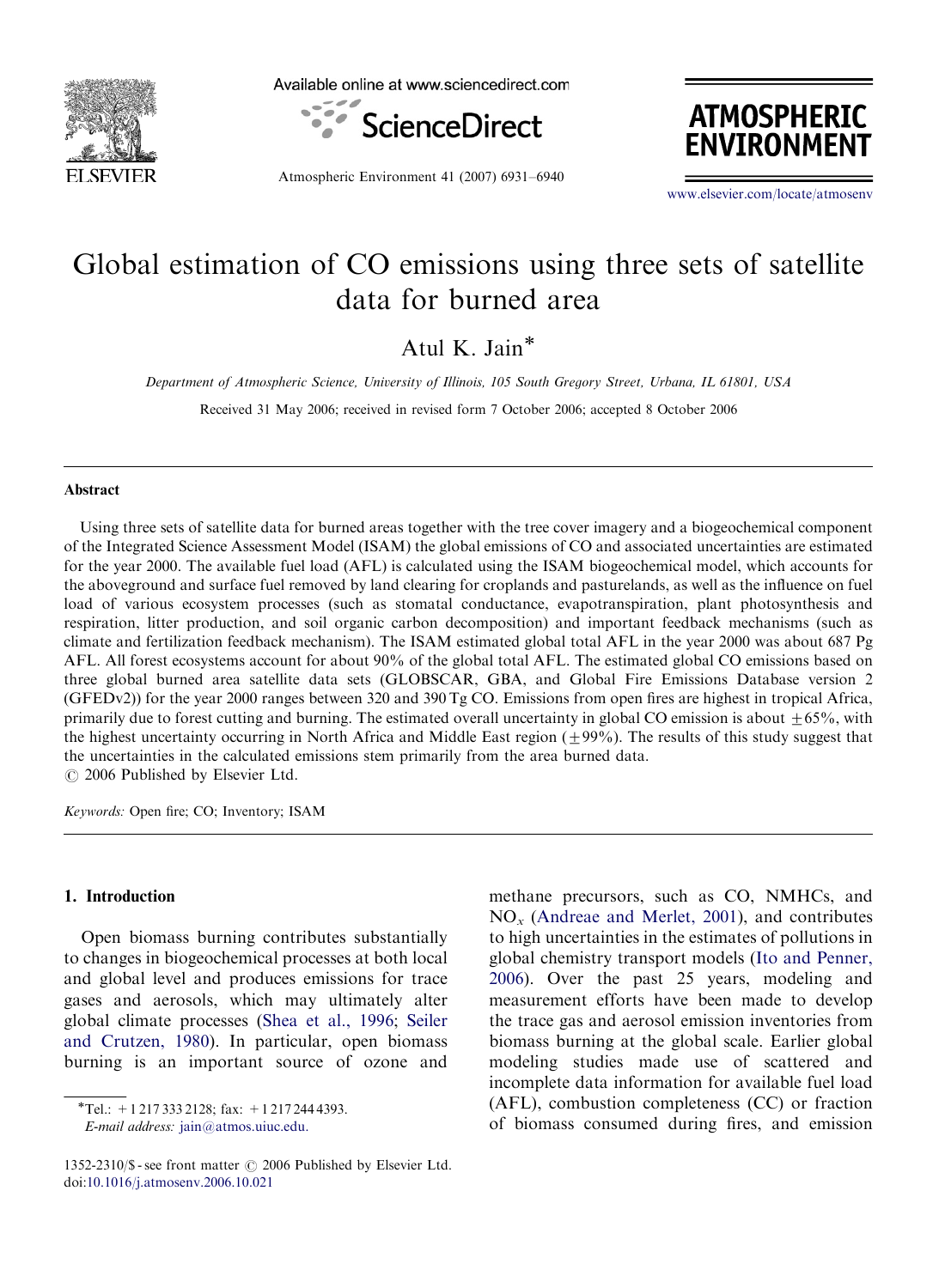factors (EFs) ([Crutzen and Andreae, 1990](#page-7-0); [Hao](#page-8-0) [et al., 1990;](#page-8-0) [Hao and Liu, 1994;](#page-8-0) [Lobert et al., 1999;](#page-8-0) [Galanter et al., 2000](#page-8-0)). While the earlier data information is sufficient to estimate the emission inventories for some regions, these data information are insufficient for estimating the emission inventories at the global scale. Because of these data limitations, more recent modeling studies have taken the advantage of available satellite remotesensing data and/or more comprehensive biogeochemical models to estimate the amount of biomass burned and associated emissions ([van der](#page-8-0) [Werf et al., 2003, 2004;](#page-8-0) [Ito and Penner, 2004;](#page-8-0) [Hoelzemann et al., 2004;](#page-8-0) [Jain et al., 2006\)](#page-8-0). However, most of the modeling studies have highlighted the fact that even though the satellite data products provide information on the spatial and temporal scale, considerable uncertainty exists in the estimated emission inventories ([Ito and Penner,](#page-8-0) [2006](#page-8-0); [Kasischke and Penner, 2004](#page-8-0); [French et al.,](#page-7-0) [2004](#page-7-0)).

Building on our previous work [\(Jain et al., 2006\)](#page-8-0) where we implemented algorithms for open fire biomass burning into our terrestrial ecosystem model ([Jain and Yang, 2005\)](#page-8-0), the objective of this study is to quantify uncertainties in the model estimated global and regional emissions of CO from open fires using the error propagation analysis method.

Since the global burnt area is one of the most important but uncertain factors in developing more refined emission estimates from open fires, this study uses three recently available satellite data sets for the global area burnt.

## 2. Methodology

The emission calculations associated with open fires were carried out using the standard method for estimating emissions from biomass burning ([Seiler](#page-8-0) [and Crutzen, 1980](#page-8-0); [Hao et al., 1990;](#page-8-0) [Pereira et al.,](#page-8-0) [1999](#page-8-0); [Potter et al., 2002\)](#page-8-0). According to standard *method*, the total emissions  $(E, Tgyr^{-1})$  of a gas are the product of four parameters: burnt area  $(km^2)$ , A; available fuel load or burnable plant material, AFL (kg dry matter  $km^{-2}$ ), combustion completeness or efficiency for vegetation type, CC; and emission factor of a gas for an open fire, EF (g species kg dry matter<sup>-1</sup>). Estimates of these four parameters are described in detail in the work of [Jain et al. \(2006\)](#page-8-0); a brief account of these parameters and the uncertainties in these parameters are provided here.



Fig. 1. Geographical distributions of the nine regions considered in this study for the regional biomass-burning emission analysis.

The CO emissions are calculated at  $0.5^{\circ} \times 0.5^{\circ}$ spatial resolution. The regional analysis of CO emissions is done for nine regions, which are depicted in Fig. 1.

# 2.1. Burnt area

For the global burnt area we have used three of the latest open fire products recently made available to estimate the CO emission. All three of the products are compilations of global monthly area burned from three different remote-sensing satellites. The two data sets, GLOBSCAR [\(Simon et al., 2004](#page-8-0)) and GBA (Grégoire et al., 2003; [Tansey et al., 2004](#page-8-0)), are for the year 2000 and provide the monthly areas burned globally at  $1 \text{ km} \times 1 \text{ km}$  resolution. GLOBSCAR data are based on the ESA ERS-2 satellite data ([Simon](#page-8-0) [et al., 2004](#page-8-0)). The GBA data set is based on SPOT-VGT-S1 satellite (Grégoire et al., 2003; [Tansey et al.,](#page-8-0) [2004](#page-8-0)). The third data set, Global Fire Emissions Database version 2 (GFEDv2) [\(van der Werf et al.,](#page-8-0) [2006](#page-8-0)), provides monthly global area burned for the years 1997–2001 at  $1^{\circ} \times 1^{\circ}$  deg resolution. The GFEDv2 data were originally derived from Tropical Rainfall Measuring (TRMM) Visible and Infrared Scanner satellite data [\(van der Werf et al., 2003\)](#page-8-0), which has recently been modified based on active fires and burned area derived during the later MODIS period (2001–2004) ([Giglio et al., 2005](#page-8-0)).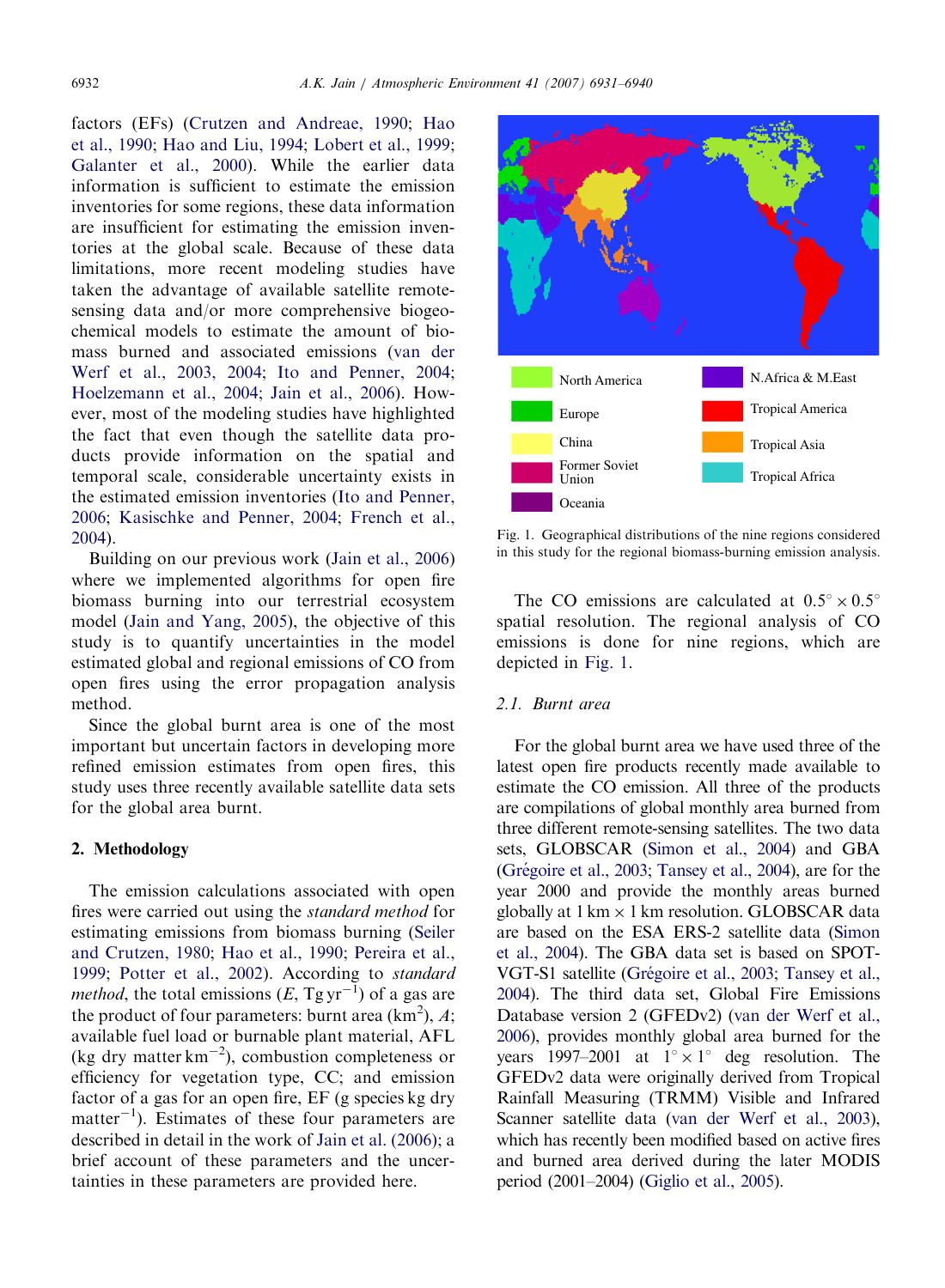<span id="page-2-0"></span>The annual global burned areas used in this study for the year 2000 based on GLOBSCAR, GBA and GFEDv2 data sets were about 1.92, 3.56, and 3.51 million  $km^2$ . Overall the GBA and GFEDv2 results for most regions are in good agreement, but GLOBOSCAR results for most of the regions are substantially different from both the GBA and GFEDv2 results (Fig. 2). Except for North America, the annual burnt area recorded by GLOBSCAR in all regions is lower than one of the two data sets. The most notable regional differences between GLOBOSCAR and other two data sets are seen in tropical Africa, tropical Asia, and Oceania. The GLOBSCAR results for area burnt in these regions are about 50% or more lower than the results of other two data sets, perhaps due to the inability of GLOBSCAR algorithms to detect large areas of woodland and shrub land burning ([Simon et al.,](#page-8-0) [2004\)](#page-8-0). In Europe, North Africa, and the Middle East burnt area based on all three data sets are approximately the same. In case of Former Soviet Union, both the GLOBSCAR figures and GBA results are larger GFEDv2-based results.

## 2.2. Available fuel load

In this study the global biomass density to determine AFL or pre-burnable plant material is calculated using the terrestrial component of our Integrated Science Assessment Model (ISAM) ([Jain](#page-8-0) [and Yang, 2005\)](#page-8-0). The purpose of the model used in this study is to represent the current state-of-the-art knowledge of terrestrial ecosystems while at the same time studying the effects of human-induced land-use emissions on terrestrial ecosystems and biomass density. For this study the model simulates the carbon fluxes to and from different compartments of the terrestrial biosphere with  $0.5^{\circ} \times 0.5^{\circ}$ spatial resolution. Each grid cell is completely occupied by at least one of the 12 natural landcoverage classifications and/or croplands according to the vegetation maps of [Loveland and Belward](#page-8-0) [\(1997\)](#page-8-0) and [Haxeltine and Prentice \(1996\)](#page-8-0), and by at least one of the 105 soil types based on the FAO-UNESCO Soil Map of the World [\(Zobler, 1986,](#page-9-0) [1999\)](#page-9-0). In this study we have considered only 10 natural vegetation types and croplands. Within each grid cell, the carbon dynamics of each land-coverage classification are described by an ecosystem model consisting of ground vegetation (GV) representing herbaceous carbon reservoirs; non-woody tree part (NWT) representing foliage, flowers, and roots in transition; and woody tree parts (WT) representing branches, boles, and most root material of trees; two litter reservoirs (decomposable plant material (DPM) and resistant plant material (RPM)),



Fig. 2. Regional area burned (million km<sup>2</sup>) from the open fires in the year 2000 based on GLOBSCAR, GBA, and GFEDv2 data sets.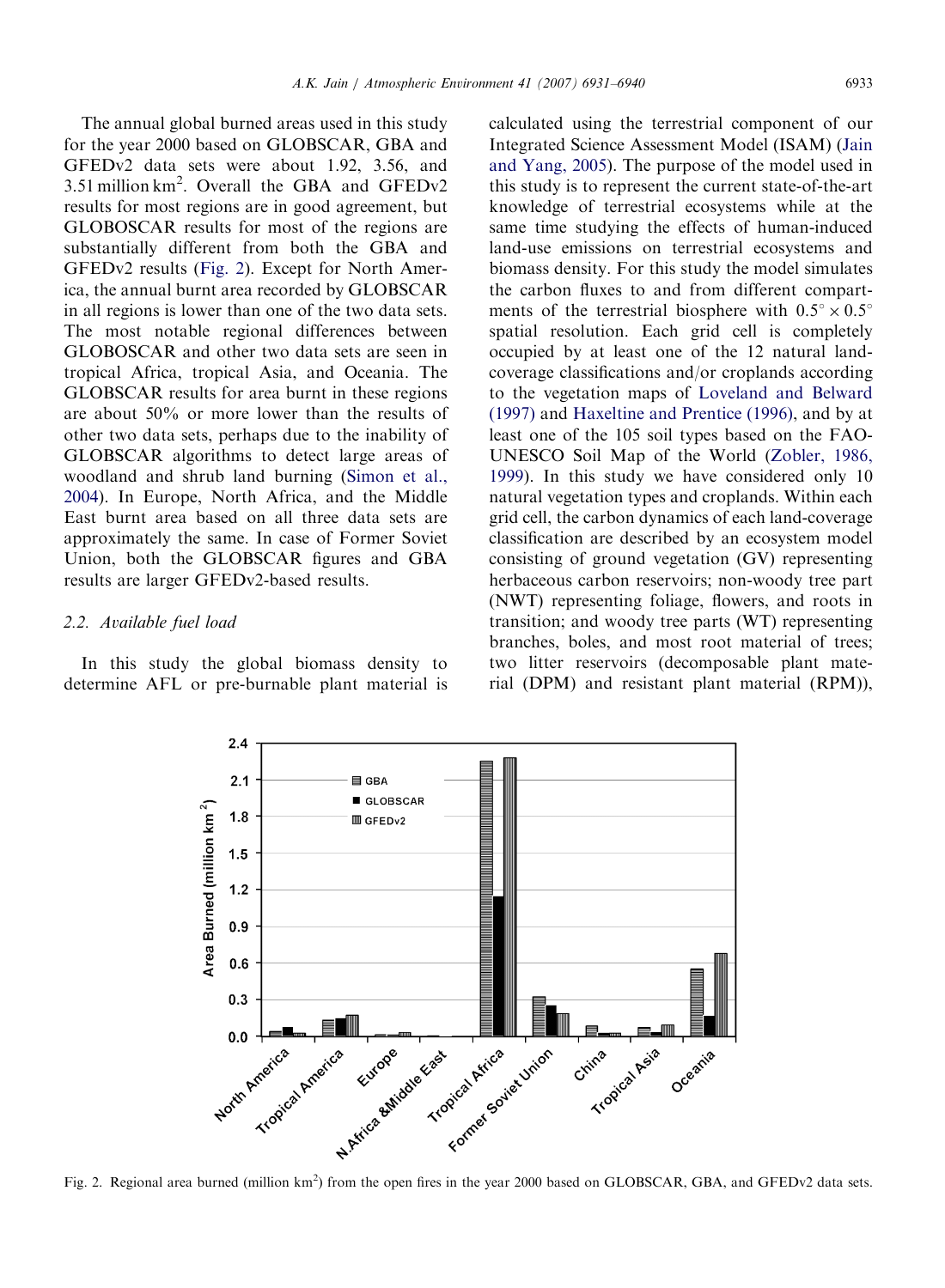representing litter input from above- and belowground litter biomass plant parts; and three soil reservoirs (microbial biomass, humified organic matter, and inert organic matter).

There are many features of this model that make it more suitable for estimating fuel loads. First, the separation between GV and two tree parts (NWT and WT) along with satellite-derived tree density data [\(Zhu and Waller, 2003\)](#page-9-0), which allow us to account for the distinct woody and non-woody biomass variation within each ecosystem type. Second, this model makes a distinction between two kinetically defined pools of plant litter: metabolic or DPM and structural or RPM. The metabolic component (DPM) constitutes the cytoplasic compounds of plant cell and is more susceptible for the fires, whereas the structural pool (RPM) represents cell wall with bound protein and lignified structure and less susceptible for the fires as compared to DPM. This unique feature allows us to properly account for partially decomposed organic material fuel in the upper portion of ground surface vegetation.

In order to calculate AFL for the year 2000, we first initialize the vegetation model with a 1765 atmospheric  $CO<sub>2</sub>$  concentration of 278 ppmv to calculate the equilibrium NPP in addition to vegetation and soil carbon for different model pools. Next, the model is run up to the year 2000 using prescribed observed temperature and precipi-tation changes [\(Mitchell et al., 2004\)](#page-8-0) and  $CO<sub>2</sub>$ concentrations (Neftel et al., 1985; [Friedli et al.,](#page-8-0) [1986](#page-8-0); [Keeling and Whorf, 2000\)](#page-8-0). We also utilized surveys of past land cover changes due to three types of land cover change activities: clearing of natural ecosystems for croplands and/or pasturelands, recovery of abundant croplands/pasturelands to pre-conversion natural vegetation, and production and harvest in conversion areas [\(Jain and](#page-8-0) [Yang, 2005](#page-8-0)).

[Figs. 3a and b](#page-4-0) show our ISAM estimated global AFL density  $(g m^{-3})$  for forests and non-forests ecosystem types for the year 2000. The ISAM estimated global total AFL density for forest and non-forests biomes are  $14,259$  and  $1073 \text{ g m}^{-2}$ . The forest and non-forest biomes account for 90% and 10% of the global total AFL (687 Pg AFL  $\text{yr}^{-1}$ ). It is important to recognize that there is no consistent global map of AFL available in the open literature. Most of the field experiment studies available in the literature have been carried out on a very specific region or a country using diverse methods. Therefore, the uncertainties in the available literature values are generally quite large. The uncertainties in our estimated AFL values are discussed in Section 3.

# 2.3. Combustion completeness and emission factors

CC or the combustion fraction is highly variable between different fires under different conditions even in similar vegetation types. In this study, ecosystem types with similar characteristics are grouped together and assigned a CC ([Jain et al.,](#page-8-0) [2006](#page-8-0)). Later we calculated the uncertainties in the results associated with the uncertainties in the CC values. And the uncertainties assumed in CC values are much larger than the uncertainties determined based on the range of values. EFs are estimations of the mass of a given species emission relative to some measurement of total burnt material. In this study, all EFs are given in terms of g species kg dry matter<sup>-1</sup>. This study uses regional natural vegetation-based EFs as presented in [Jain et al. \(2006\),](#page-8-0) which are compiled from several publications for various regions and ecosystems.

## 3. Uncertainty analysis

There are undoubtedly errors in the modeling method used here to estimate biomass-burning emissions due to uncertainties associated with the various input variables used. Previous biomassburning modeling studies have used different error analysis methods to evaluate the errors associated with their model results. For example, [Scholes et al.](#page-8-0) [\(1996\)](#page-8-0) used ''classification method'' to estimate the biomass burned annually in vegetation fires in Africa. This method is based on the multiple correlation coefficient values for the empirical relationships on which the model is based. More recently, [French et al. \(2004\)](#page-7-0) carried out uncertainty analysis using a Monte Carlo approach to calculate the uncertainties in carbon emission for fire from Boreal regions of Alaska. Although Monte Carlo approach is a rigorous uncertainty analysis approach and is useful if statistical properties of the input data and equations used are available. Here we use a more conservative uncertainty analysis approach, i.e., error propagation analysis, to evaluate the overall uncertainty in our emission estimates:

$$
\Delta E = \sqrt{\left(\sum_{i=1}^{N} \frac{\partial F}{\partial x_i} \Delta x_i\right)^2},
$$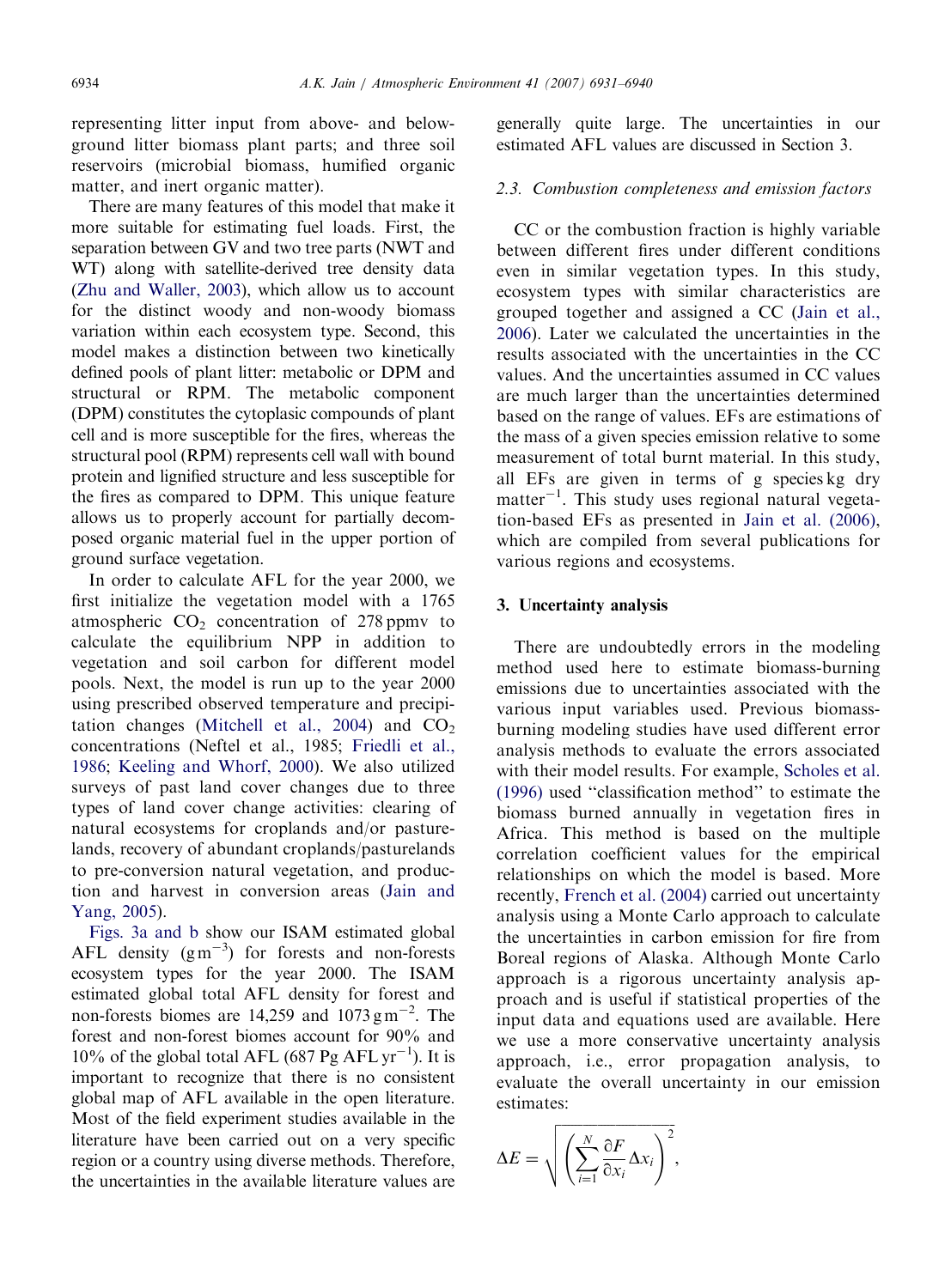



Fig. 3. ISAM estimated available fuel load (AFL in  $g m^{-2}$ ) for the year 2000. The top panel shows the AFL for all non-forests ecosystems and bottom panel shows the AFL for all forests ecosystems.

where  $\Delta E$  is the absolute error (overall uncertainty) of the derived quantity; N is the number of factors  $x_i$ with uncertainty  $\Delta x_i$ ; and  $\partial F/\partial x_i$  is the partial derivative of the function F with respect to each  $x_i$ . The uncertainty results are reported here in the form of % relative uncertainty defined as  $(\Delta E/E) \times 100\%$ , where  $E$  is total CO emissions.

120W

300

100

60W

600

<span id="page-4-0"></span>90N 80N 70N 60N 500 40<sub>N</sub> 30<sub>N</sub> **20N 10N** EQ  $10S$ **20S** 30S 40<sub>S</sub> 50S 60<sub>S</sub>

180

We applied the error propagation analysis to four parameters of biomass-burning equation discussed in Section 2: area burned  $(A)$ , AFL, CC, and EFs.

The area burned used in this study is based on three different satellite data sets that each provides a range of values for each region. We define uncertainties in the area burnt for different regions relative to the mean of the maximum and the minimum range of values given in [Fig. 2](#page-2-0). Relative uncertainties in area burnt according to the data sets are as high as  $\pm 69\%$  in the North America and Middle East region. Other regions with more than 25% uncertainties are Oceania ( $\pm$ 60), China  $(\pm 51)$ , North America ( $\pm 48$ ), Tropical Asia ( $\pm 42$ ), Europe ( $\pm$ 41), Tropical Africa ( $\pm$ 33), and Former Soviet Union  $(\pm 27)$ .

Uncertainty in AFL is determined based on the uncertainties in ISAM estimated biomass density. Presently, there is no objective way to define the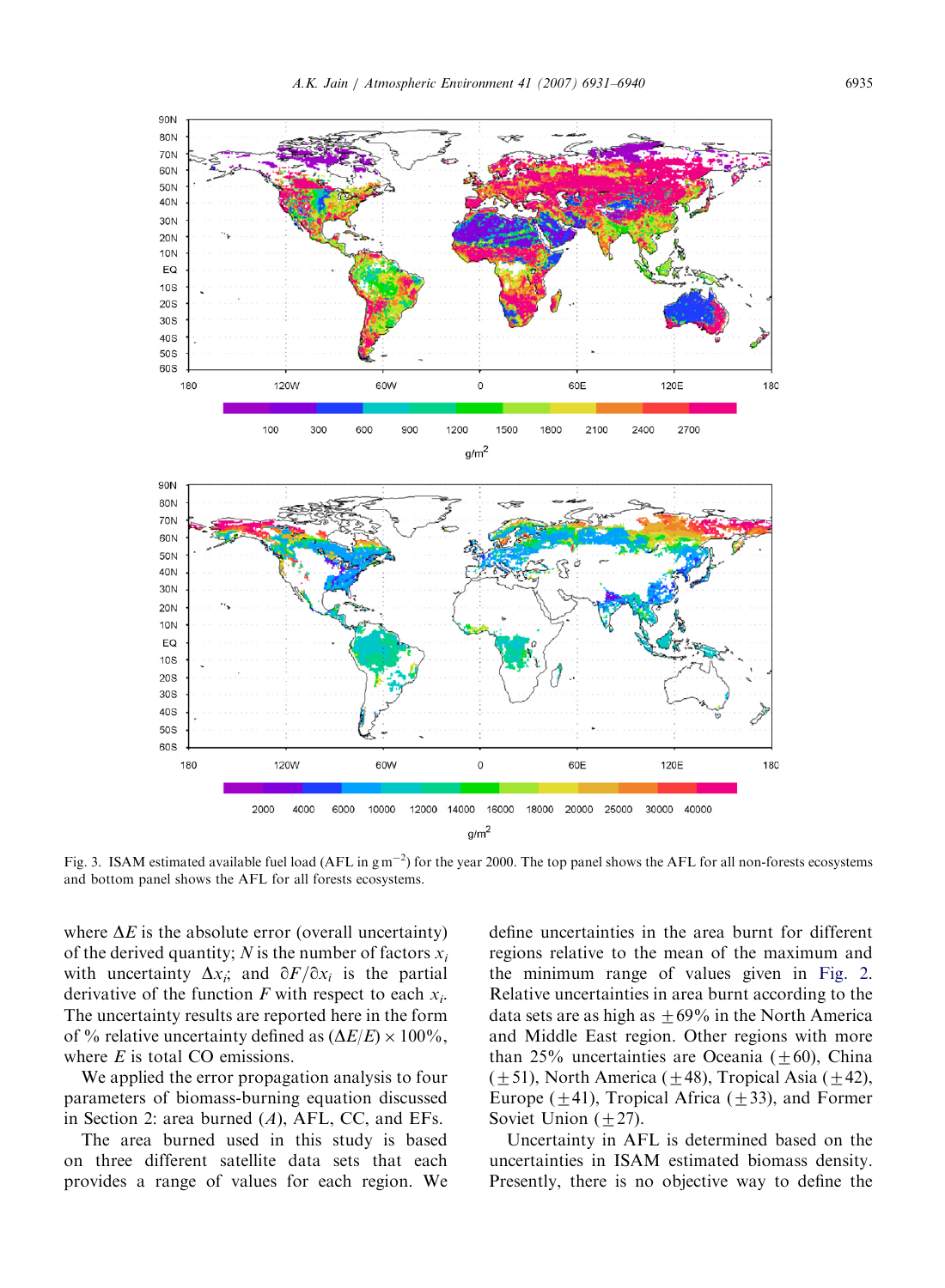uncertainty in model-estimated biomass density. In order to conduct our analysis, we assume a  $+30\%$ uncertainty for the model biomass [\(Scholes et al.,](#page-8-0) [1996](#page-8-0)). For the uncertainty of EFs, we used [Andreae](#page-7-0) [and Merlet \(2001\)](#page-7-0) estimates given in Table 1. For each gas, these uncertainty levels are ecosystem specific. The error in burn completeness for all ecosystems is assumed to be about 25% as derived from the standard deviation of published results ([Scholes et al., 1996\)](#page-8-0).

## 4. Results

Our model estimated regional and global total CO emissions (in Tg  $CO \, yr^{-1}$ ) and associated uncertainties for the year 2000 derived from GLOBSCAR, GBA, and GFEDv2 open fire data sets are given in Table 2. The model-estimated global total emissions based on GLOBSCAR are lower than the results based on the GBA and GFEDv2 data sets. This is mainly because the global total area burned for GLOBSCAR is substantially lower than from GBA and GFEDv2 data sets. Overall, our modeled lower (based on GLOBSCAR) and higher (based on GBA) range of global total emissions for 2000 are 320 406 Tg CO, whereas other modeling study estimates range between 171 and 429 Tg CO ([Andreae and Merlet,](#page-7-0) [2001](#page-7-0); [Arellano et al., 2004](#page-7-0); [Duncan et al., 2003;](#page-7-0) [Ito](#page-8-0) [and Penner, 2004;](#page-8-0) [van der Werf et al., 2003, 2004;](#page-8-0) [Hoelzemann et al., 2004\)](#page-8-0). In terms of regional CO emissions, Table 2 shows that there is no consistent pattern between three data set results. The CO emissions based on GLOBASCAR data are highest for North America and North Africa & Middle East regions, whereas the emissions are lowest for tropical Asia and Africa and Oceania regions. The GBA data set yields highest CO emissions for the Former Soviet Union and China and lowest emissions for Tropical America. In the case of GFEDv2 data set, the emissions are highest for Tropical America, Asia, and Africa, Europe and Oceania, and lowest for North America, Former Soviet Union, North America & Middle East, and China.

[Fig. 4](#page-6-0) illustrates the regional percentages of global total CO emissions for the year 2000 associated with the three open fire data sets. The percentage differences across different open fire burned data set results are 10% (in the case of North America) or less. The maximum percentage of CO emissions from open fires occurred in tropical Africa (46–55%), followed by the former Soviet Union (23–28%), North America (4–14%), tropical

Table 1 Uncertainties ( $\pm\%$ ) in emission factors for CO for different biomes ([Andreae and Merlet, 2001](#page-7-0))

| Gas | Tropical<br>evergreen | Tropical<br>deciduous | Temperate<br>evergreen | Temperate<br>deciduous | Boreal | Savanna | Grassland/<br>pastureland | Shrubland | Cropland |
|-----|-----------------------|-----------------------|------------------------|------------------------|--------|---------|---------------------------|-----------|----------|
| CO  |                       |                       |                        |                        |        |         |                           |           | Q.       |

Table 2

ISAM estimated regional and global total CO emissions (in Tg CO yr<sup>-1</sup>) and associated uncertainties ( $\pm$ %) for the year 2000 derived from GLOBSCAR, GBA, and GFEDv2 open fire data sets

|                              | <b>ISAM-GLOBSCAR</b> |               | <b>ISAM-GBA</b> |               | <b>ISAM-TRIM</b> |               | Mean  |               |
|------------------------------|----------------------|---------------|-----------------|---------------|------------------|---------------|-------|---------------|
|                              | Tg CO                | $\frac{0}{0}$ | Tg CO           | $\frac{0}{0}$ | Tg CO            | $\frac{0}{0}$ | Tg CO | $\frac{0}{0}$ |
| Tropical America             | 19.3                 | ± 55          | 14.8            | ± 57          | 32.9             | ± 54          | 22.3  | ± 55          |
| Tropical Africa              | 146.1                | $\pm 63$      | 223.6           | $\pm 63$      | 237.2            | $\pm 63$      | 202.3 | ±63           |
| Tropical Asia                | 9.1                  | $\pm 67$      | 15.2            | $\pm 68$      | 22.3             | $\pm 67$      | 15.6  | ± 67          |
| North America                | 44.1                 | ±75           | 17.6            | ±75           | 10.1             | ±75           | 23.9  | ±75           |
| Europe                       | 2.4                  | ±78           | 2.9             | ±78           | 6.3              | ±74           | 3.9   | ±76           |
| Former soviet union          | 90.8                 | $+66$         | 102.2           | $\pm 67$      | 61.1             | $+67$         | 84.7  | ±67           |
| North Africa and Middle East | 1.1                  | $+95$         | 0.8             | $+100$        | 0.05             | $+102$        | 0.7   | $+99$         |
| China                        | 3.8                  | $\pm 82$      | 14.1            | ±79           | 3.3              | ±79           | 7.1   | ±80           |
| Oceania                      | 3.9                  | $+84$         | 15.4            | $+83$         | 17.2             | $+82$         | 12.2  | ±83           |
| Global total                 | 320.6                | $+66$         | 406.7           | $\pm 66$      | 390.4            | $+64$         | 372   | ±65           |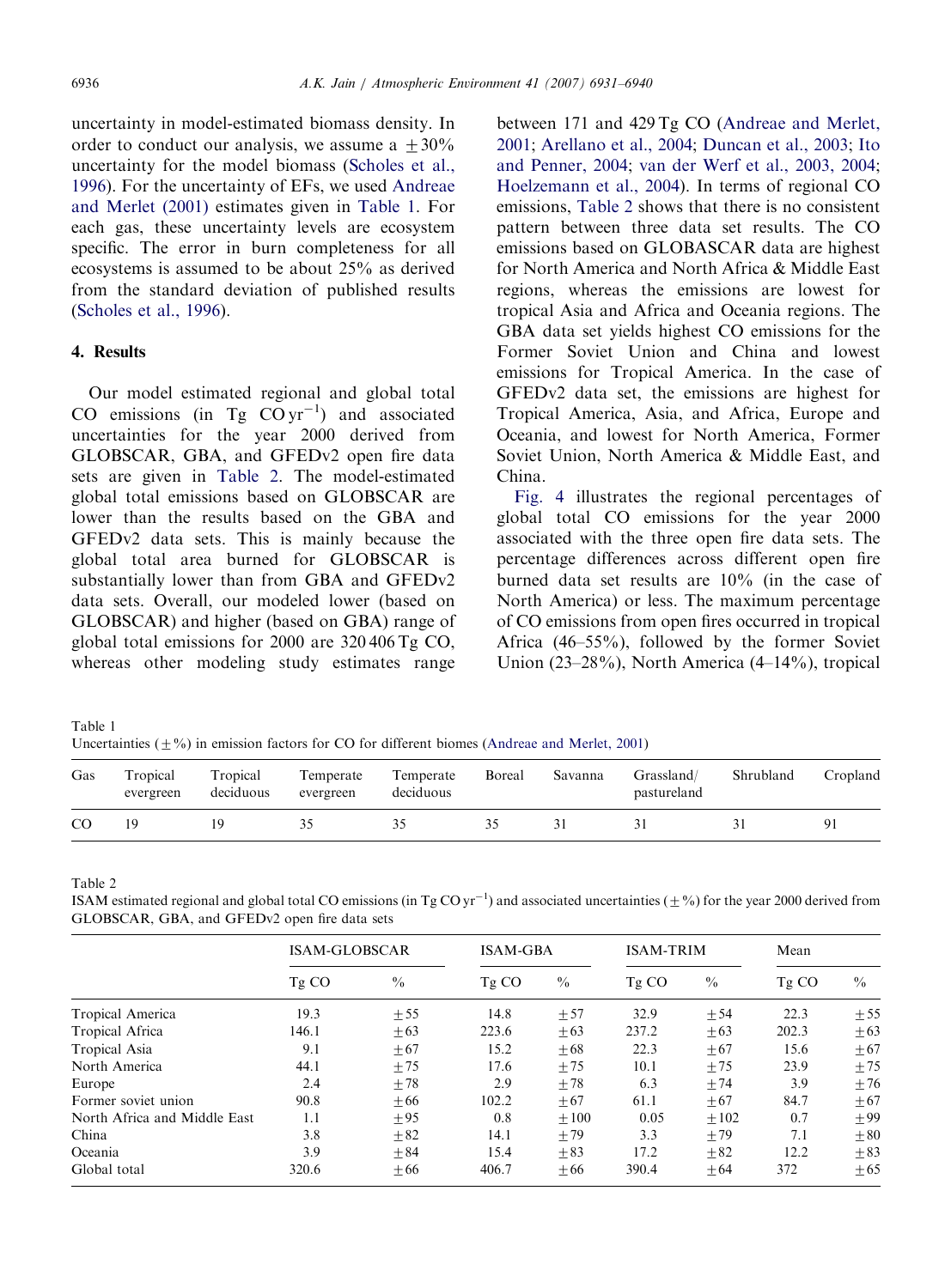<span id="page-6-0"></span>

Fig. 4. Regional percentages (%) of global total CO emissions for the year 2000 associated with GLOBSCAR, GBA, and GFEDv2 open fire data sets.

America (4–6%), and Tropical Asia (3–4%). The contributions from other regions were 3% of the global total or less.

The estimated overall relative uncertainties in global total CO emissions associated with open fire for the year 2000 are about  $+65%$ . Consequently, the overall uncertainty range for the ISAM estimated global emissions associated with open fires is130–613 Tg CO. As for the uncertainties in the regional emissions, the estimated relative uncertainty is highest for North Africa and Middle East  $(+99\%)$ , then Oceanic  $(+83\%)$ , China  $(+80\%)$ , Europe ( $\pm$  76%), North America ( $\pm$  75%), Tropical Asia  $(\pm 67\%)$ , Tropical Africa  $(\pm 63\%)$ , and Tropical America ( $\pm$  55%).

## 5. Discussion and conclusions

Using three sets of satellite area burned data, the regional and global CO emissions and associated uncertainties are estimated for the year 2000. Our results suggest that the amount of biomass burned, and the resulting emissions at regional or global scales are strongly dependent on the global area burned data sets. While the three satellite burned products, GLOBSCAR, GBA, and GFEDv2, employed in this study provide a good starting point

for our understanding of regional and global distributions of biomass burning and resultant emissions, the comparison of emission estimates based on three data products suggests that the uncertainty generated by these differences is high, particularly in North Africa and Middle East, Oceania, China, Europe and North America. There is a pressing need for greater accuracy of burnt area estimates.

The uncertainties in the amount of biomass burned as a result of open fires not only arise from the satellite burnt area measurement uncertainties, but also from the potentially burnable biomass density (or AFL) for many different ecosystem regions in the world, and CC. The estimates of AFL are mainly a function of aboveground carbon contents, which we estimated using our dynamic terrestrial ecosystem component of the ISAM. The incorporation of a  $0.5^{\circ}$  spatially resolved terrestrial model provides the essential capability for investigating potential changes in biomass-burning emissions due to changes in climate and land-use practice. In addition, we used forest inventory data to assess the quantity of forest resources. Nevertheless, uncertainties in our model results could be large, as there are not enough observations available at the global scale to validate the model results.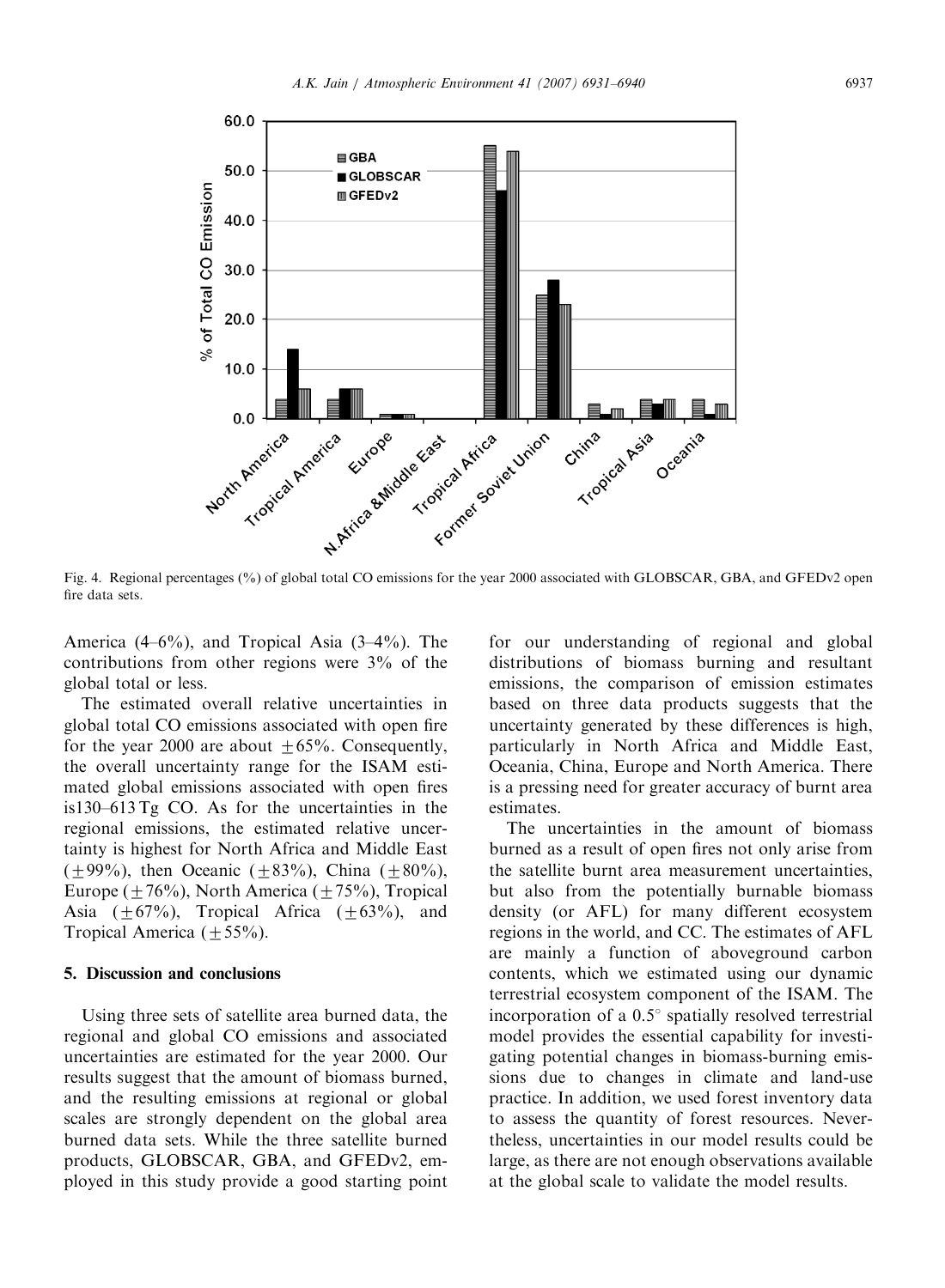<span id="page-7-0"></span>The uncertainty level is very difficult to quantify for CC because combustion processes are heterogeneous in nature and vary widely under different combustion conditions. There are studies that have shown statistically significant links between fuel moisture and CC especially in savanna ecosystems ([Hoffa et al., 1999\)](#page-8-0). Alternatively some studies are starting to base their CC estimates on fuel composition types as opposed to ecosystem types. For example, CCs are assigned to grasses/leaves, twigs, branches, and logs. The proportion of carbon that is stored in grasses/leaves, twigs, branches, or logs is then determined by ecosystem type, soil types, and weather factors. In the future this might be a more accurate way to assess CC for biomassburning studies, especially if coupled with fuel moisture models.

Considerable progress has been made to determine accurate values of EF. In particular, Andreae and Merlet (2001) have critically evaluated the presently available data and integrated it into a consistent format. In this study, we assigned biomespecific EFs values based on Andreae and Merlet (2001). In spite of recent progress, gaps remain in the evaluation of EFs, particularly with respect to the estimates of biomass burned as a function of space, time, and type of combustion. For example, CO EFs are low during flaming combustion stage but significantly higher in the smoldering stage ([Yokelson et al., 1997;](#page-8-0) [Kasischke and Bruhwiler,](#page-8-0) [2003](#page-8-0)). Explicit representation of these two combustion stages would be desirable, but is not possible at this time because of limited data. The uncertainty associated with this parameterization and a host of other standard and necessary simplifications is difficult to assess.

It is worth mentioning here that the amount and accuracy of EF and CC data is not equally represented among ecosystems. Savanna and grasslands have received the majority of attention, and as such have some of the most refined data. Other ecosystems such as boreal forests are understudied and as such represent a large area of uncertainty. Future study of CCs and EFs in other ecosystems would be warranted to increase the accuracy of our current data.

In conclusion, given the high correlation between the emissions and area burnt, it is most likely that the uncertainties in the calculated biomass-burning emissions stem primarily from the area burned data for which we rely on the satellite measurements of burnt area. A second potential area of uncertainty is

the AFL for which we rely on satellite-based land cover information and our terrestrial model. Similar conclusions have been made through review efforts of the Global Observations of Forest Cover project and the International Geosphere-Biosphere Program [\(Kasischke and Penner, 2004\)](#page-8-0). Because of these issues, the full range of area monitoring at all scales, including integration of the ground-based observations with high-resolution satellite measurements may be in order. In conjunction with such efforts, local and global land cover changes could also be measured to validate the performance of terrestrial ecosystem models. In addition to observations, estimates of biomass density through prognosis of burning effects with more reliable and more complete terrestrial ecosystem models are also necessary. Moreover, in order to validate the model results, there is an urgent need for a network of ground and satellite-based long-term monitoring plans to measure changes in the land cover types at the local level. Such programs will be necessary to make reliable global emissions estimates from biomass burning.

## Acknowledgements

I thank Xiaojuan Yang for her assistance with ISAM terrestrial model calculations and Zhining Tao for his assistance with the uncertainty calculations. This research was supported in part by the Office of Science (BER), US Department of Energy (DOE-DE-FG02-01ER63463).

#### References

- Andreae, M.O., Merlet, P., 2001. Emission of trace gases and aerosols from biomass burning. Global Biogeochemical Cycles 15 (4), 955–966.
- Arellano, F.A., Kasibhatla, P.S., Giglio, L., van der Werf, G.R., Randerson, J., 2004. Top-down estimates of global CO sources using MOPITT measurements. Geophysical Research Letters 31, L01104.
- Crutzen, P.J., Andreae, M.O., 1990. Biomass burning in the tropics: impact on atmospheric chemistry and biogeochemical cycles. Science 250, 1669–1678.
- Duncan, B.N., Randall, R.V., Staudt, A.C., Yevich, R., Logan, J.A., 2003. Interannual and seasonal variability of biomass burning emissions constrained by satellite observations. Journal of Geophysical Research 108 (D2), ACH 1-1–ACH 1-22.
- French, N.H.F., Goovaerts, P., Kasischke, E.S., 2004. Uncertainty in estimating carbon emissions from boreal forest fires. Journal of Geophysical Research 109, D14S08.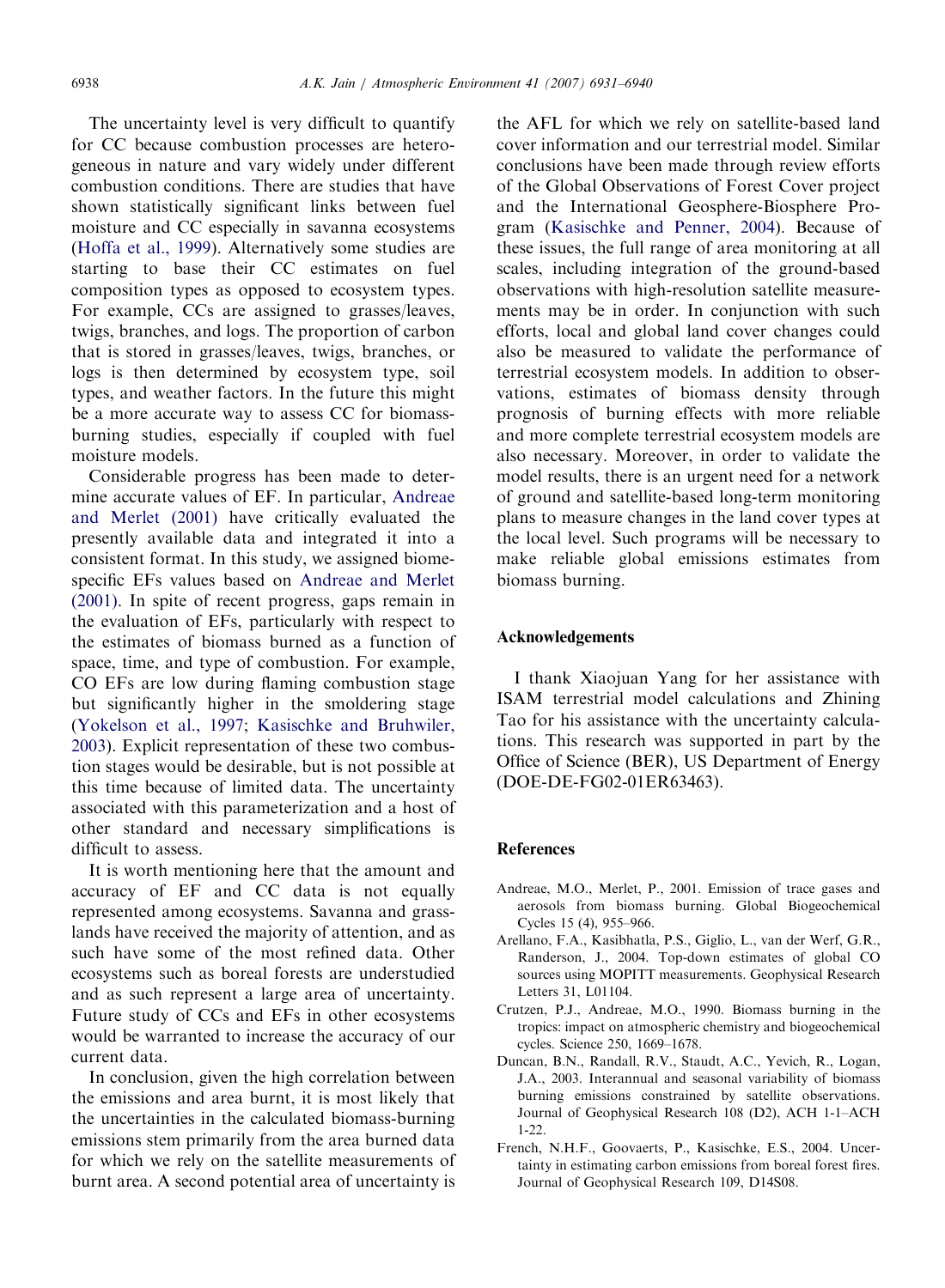- <span id="page-8-0"></span>Friedli, H., Lötscher, H., Oeschger, H., Siegenthaler, U., Stauffer, B., 1986. Ice core record of 13C/12C ratio of atmospheric  $CO<sub>2</sub>$  in the past two centuries. Nature 324, 237–238.
- Galanter, M., Levy II, H., Carmichael, G.R., 2000. Impacts of biomass burning on tropospheric CO,  $NO<sub>x</sub>$ , and  $O<sub>3</sub>$ . Journal of Geophysical Research 105 (D5), 6633–6653.
- Giglio, L., van der Werf, G.R., Randerson, J.T., Collatz, G.J., Kasibhatla, P.S., 2005. Global estimation of burned area using MODIS active fire observations. Atmospheric Chemistry and Physics Discussions 5, 11091–11141.
- Grégoire, J-M., Tansey, K., Silva, J.M.N., 2003. The GBA2000 initiative: developing a global burned area database from SPOT-VEGETATION imagery. International Journal of Remote Sensing 24, 1369–1376.
- Hao, W.M., Liu, M.-H., 1994. Spatial and temporal distribution of tropical biomass burning. Global Biogeochemical Cycles 8 (4), 495–504.
- Hao, W.M., Liu, M.-H., Crutzen, P.J., 1990. Estimates of annual and regional releases of CO2 and other trace gases to the atmosphere from fires in the tropics, based on the FAO statistics 47 for the period 1975–1980. In: Goldammer, J.G. (Ed.), Fire in the Tropical Biota: Ecosystem Processes and Global Challenges. Springer-Verlag, New York, pp. 440–462.
- Haxeltine, A., Prentice, I.C., 1996. BIOME3: an equilibrium terrestrial biosphere model based on ecophysiological constraints, resource availability, and competition among plant functional types. Global Biogeochemical Cycles 10, 693–709.
- Hoelzemann, J.J., Schultz, M.G., Brasseur, G.P., Granier, C., Simon, M., 2004. Global wildland fire emission model (GWEM): evaluating the use of global area burnt satellite data. Journal of Geophysical Research 109, D14504.
- Hoffa, E.A., Ward, D.E., Olbu, G.J., Baker, S.P., 1999. Emissions of  $CO<sub>2</sub>$ ,  $CO<sub>2</sub>$ , and hydrocarbons from fires in diverse african savanna ecosystems. Journal of Geophysical Research 104, 13841–13853.
- Ito, A., Penner, J.E., 2004. Global estimates of biomass burning emissions based on satellite imagery for the year 2000. Journal of Geophysical Research 109, D14S05.
- Ito, A., Penner, J.E., 2006. Estimates of CO emissions from open biomass in Southern Africa for the year 2000. Journal of Geophysical Research 111, D19306.
- Jain, A.K., Yang, X., 2005. Modeling the effects of two different land cover change data sets on the carbon stocks of plants and soils in concert with  $CO<sub>2</sub>$  and climate change. Global Biogeochemical Cycles 19, GB2015.
- Jain, A.K., Tao, Z., Yang, X., Gillespie, C., 2006. Estimates of global biomass burning emissions for reactive greenhouse gases (CO, NMHCs, and  $NO_x$ ) and  $CO_2$ . Journal of Geophysical Research 111, D06304.
- Kasischke, E., Bruhwiler, L., 2003. Emissions of carbon dioxide, carbon monoxide, and methane from boreal forest fires in 1998. Journal of Geophysical Research 108 (D1), 8146, [doi:10.1029/2001JD000461](dx.doi.org/10.1029/2001JD000461).
- Kasischke, E.S., Penner, J.E., 2004. Improving global estimates of atmospheric emissions from biomass burning. Journal of Geophysical Research 109, D14S01.
- Keeling, C.D., Whorf, T.P., 2000. Atmospheric  $CO_2$  records from sites in the SIO air sampling network. In: Trends: A Compendium of Data on Global Change. Carbon Dioxide

Information Analysis Center, Oak Ridge National Laboratory, Oak Ridge, TN, USA.

- Lobert, J., Keene, W.C., Logan, J.A., Yevich, R., 1999. Global chlorine from biomass burning: reactive chlorine emissions inventory, J. Geophysical Research 104, 8373–8389.
- Loveland, T.R., Belward, A.S., 1997. The IGBP-DIS global 1 km land cover data set, DISCOVER: first results. International Journal of Remote Sensing 18, 3291–3295.
- Mitchell, T. D., Carter, T. R., Jones, P. D., Hulme, M., New, M., 2004. A comprehensive set of high-resolution grids of monthly climate for Europe and the globe: the observed record (1901–2000) and 16 scenarios (2001–2100). Tyndall Centre Working Paper no. 55. Tyndall Centre for Climate Change Research, University of East Anglia, Norwich, UK.
- Pereira, J.M.C., Pereira, B.S., Barbosa, P., Stroppiana, D., Vasconcelos, M.J.P., Gregoire, J.M., 1999. Satellite monitoring of fire in the EXPRESSO study area during the 1996 dry season experiment: active fires, burnt area, and atmospheric emissions. Journal of Geophysical Research 104 (D23), 30701–30712.
- Potter, C., Brooks-Genovese, V., Klooster, S., Torregrosa, A., 2002. Biomass burning emissions of reactive gases estimated from satellite data analysis and ecosystem modeling for the Brazilian Amazon region. Journal of Geophysical Research 107 (D20).
- Scholes, R.J., Ward, D.E., Justice, C.O., 1996. Emissions of trace gases and aerosol particles due to vegetation burning in Southern Hemisphere Africa. Journal of Geophysical Research 101, 23, 677–23, 682.
- Seiler, W., Crutzen, P.J., 1980. Estimates of gross and net fluxes of carbon between the biosphere and the atmosphere from biomass burning. Climate Change 2, 207–247.
- Shea, R.W., Shea, B.W., Kauffman, J.B., Ward, D.E., Haskins, C.I., Scholes, M.C., 1996. Fuel biomass and combustion factors associated with fires in savanna ecosystems of South Africa and Zambia. Journal of Geophysical Research 101, 23551–23568.
- Simon, M., Plummer, S., Fierens, F., Hoelzemann, J.J., Arino, O., 2004. Burnt area detection at global scale using ATSR-2: the GLOBSCAR products and their qualification. Journal of Geophysical Research 109, D14S02.
- Tansey, K., et al., 2004. Vegetation burning in the year 2000: global burned area estimates from spot vegetation data. Journal of Geophysical Research 109, D14S03.
- van der Werf, G.R., Randerson, J.T., Collatz, G.J., Giglio, L., 2003. Carbon emissions from fires in tropical and subtropical ecosystems. Global Change Biology 9, 547–562.
- van der Werf, G.R., Randerson, J.T., Collatz, G.J., Giglio, L., Kasibhatla, P.S., Arellano, A., Olsen, S.C., Kasischke, E.S., 2004. Continental-scale partitioning of fire emissions during the 97/98 El. NinoScience 303, 73–76.
- van der Werf, G.R., Randerson, J.T., Giglio, L., Collatz, G.J., Kashibhatla, P.S.A., Arellano Jr., A.F., 2006. Interannual variability of global biomass burning emissions from 1997 to 2004. Atmospheric Chemistry and Physics Discussions 6, 3175–3226.
- Yokelson, R., Susott, R., Ward, D., Reardon, J., Griffith, D., 1997. Emissions from smoldering combustion of biomass measured by open-path Fourier transform infrared spectroscopy. Journal of Geophysical Research 102 (D15), 18865–18878.